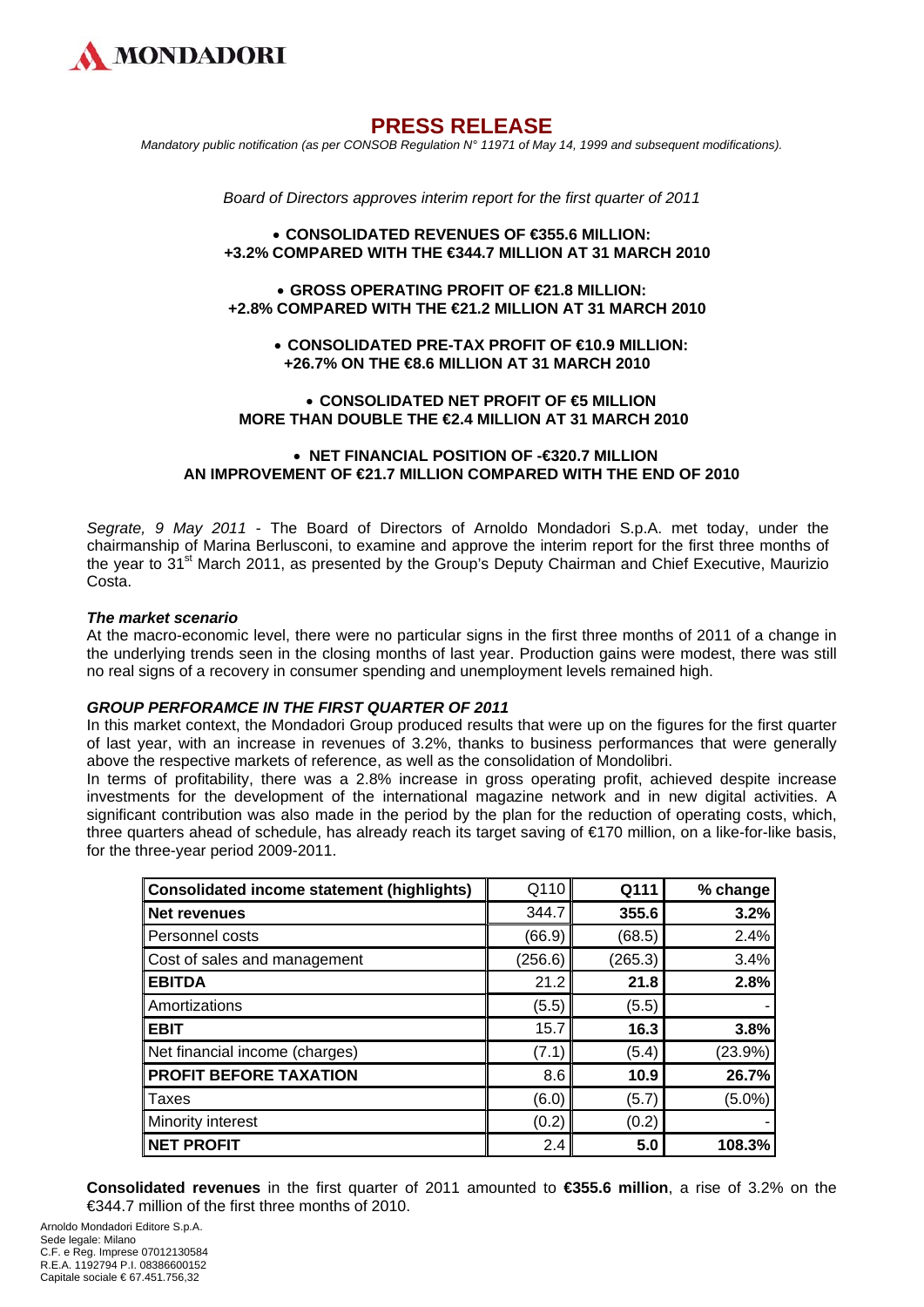**Consolidated gross operating profit** came to **€21.8 million**, an increase of 2.8% on the €21.2 million of the previous year, despite, as indicated, increased investments for development.

**Consolidated operating profit** amounted to **€16.3 million**, up by 3.8% on the €15.7 million of the first quarter of 2010, in both quarters amortizations and depreciations of tangible and intangible assets amounted to €5.5 million.

**Consolidated profit before taxation** came to **€10.9 million**, a 26.7% rise on the €8.6 million of Q1 2010, thanks to a reduction in financial charges resulting form a lower cost of money following the debt restructuring completed at the end of 2010, and a lower level of average indebtedness.

**Consolidated net profit** came to **€5 million**, more than double the €2.4 million of the same period of the previous year.

**Gross cash flow** in the first three months amounted to **€10.5 million**, compared with €7.9 million in 2010.

The Group's **net financial position** at 31 March 2011 stood at **-€320.7 million**, compared with -€342.4 million at the end of 2010, an improvement over the quarter of  $\epsilon$ 21.7 million.

In the period from March 2008 to March 2011, the total reductions has been of around €250 million.

### **Information regarding personnel**

As of 31 March 2011, the personnel employed by companies of the Group (both on temporary and permanent contracts) amounted to 3,674, compared with 3,852 in March 2010 (3,649 in December 2010).

The trend in workforce numbers clearly shows the results achieved over the last 12 months following the completion of most of the restructuring plan launched in 2010 which has resulted, as of today and also considering the consolidation of Mondolibri last year, an overall reduction in the headcount of 178 (or 4.6% of the total workforce).

Compared with 31.12.2010 the change in the headcount (+0.6%) is the result, on the one hand, of reductions deriving from the reorganisation and restructuring of traditional businesses, which is still ongoing, and, on the other, an increase for the Group's development in the web and digital areas.

In France a reorganisation plan for TV guides was recently presented that will result in a reduction of the headcount of 37, a response to the sharp fall in revenues from this sector.

In Italy, meanwhile, it should be noted that the figures presented in the report do not include the effects of the renewal of national labour contracts in the publishing and trade and services sectors. The former is still being negotiated and the latter was redefined at the beginning of April.

# *RESULTS OF THE BUSINESS AREAS*

#### • *BOOKS*

Revenues in the Books area in the first quarter amounted to **€78 million**, compared with €79.8 million in the same period of last year (-2.3%).

Trade books revenues, the area's main revenue stream (accounting for around 78% of the total), grew by 0.5%. While total revenues were affected by shortfalls in the art and exhibitions segments (-16.9%) and distribution for third-party publishers (-9%), the education area was stable.

Of note during the period was the launch of "Numeri Primi", a new brand in the quality paperback segment, the first 13 titles of which recorded sales of almost 800,000 copies through the bookshop and large-scale retail channels.

In the still embryonic ebook market, Mondadori expanded its offer with a catalogue that, as of 30 March 2011, included around 1,700 titles (compared with 1,500 at the end of 2010).

Nielsen figures for the first three months of 2011 confirm the Group's leadership in the Trade books segment, with a market share of around 26.1%. Compared with 2010, the single publishing houses d Edizioni Mondadori, Sperling & Kupfer and Piemme were slightly down, while Einaudi grew.

# • *MAGAZINES ITALY*

In the first quarter of the year Magazines Italy generated revenues of **€122 million,** a slight fall (-1.1%) compared with the €123.4 million of the first quarter of 2010.

The trend in revenues was the combined result of a fall in circulation (-5.8%) and an increase in advertising (+4.8%), supported, as well as by the efforts of the sales network and numerous new initiatives, also by an excellent performance by the international network and sales in the digital area. Meanwhile, revenues from add-ons were stable compared with the first quarter of 2010, with an improvement in margins.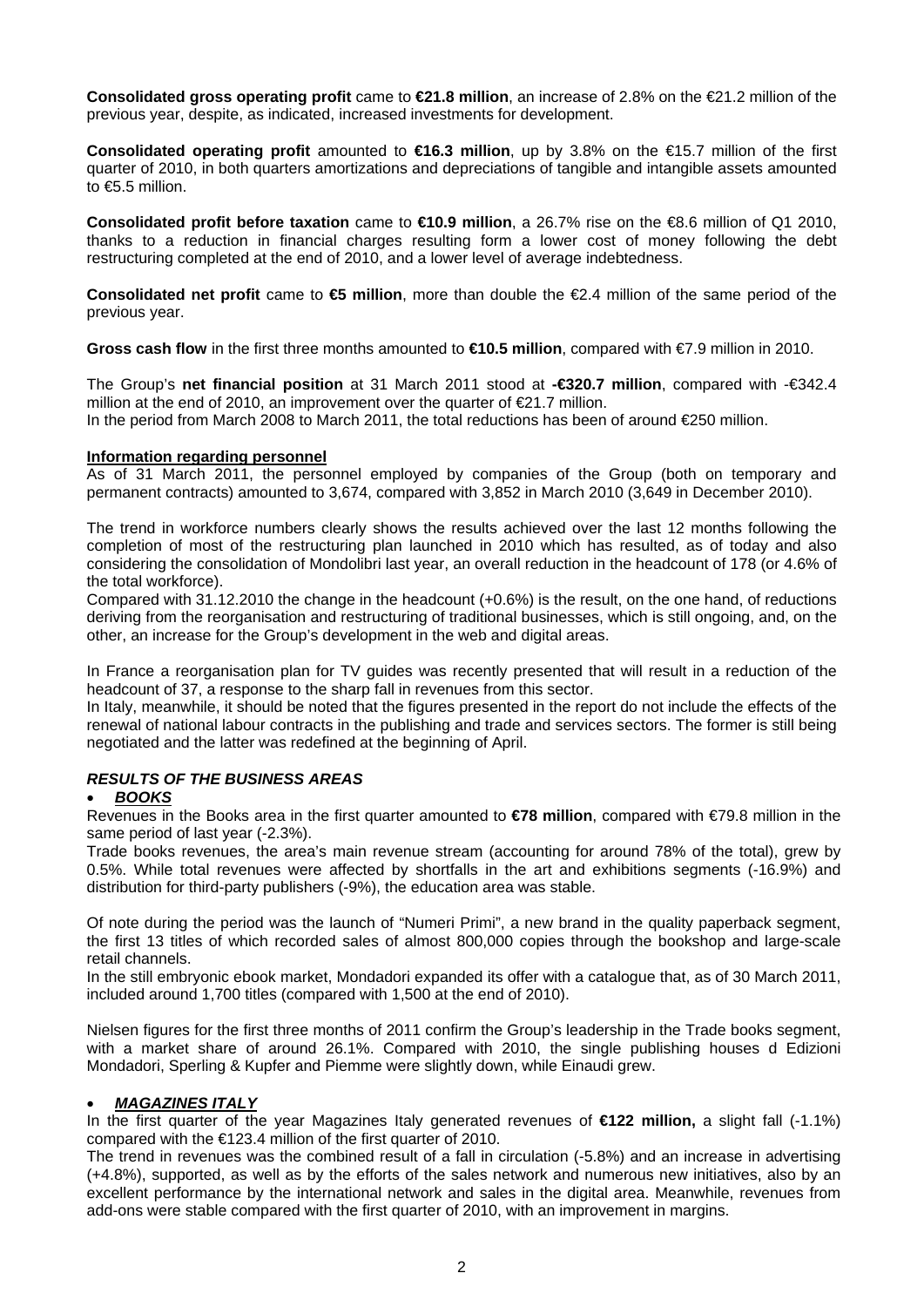Regarding circulation, Mondadori performed better than its market of reference performance (-7.5% to February, internal figures), containing the fall in the first quarter at 6.4% in terms of volume, mainly the result of the reduction of promotional copies and the planned downsizing of the subscription channel (-11%), which was begun last year to counteract significant increase in postal charges.

Among the most significant features of the first quarter were the relaunch of *Casaviva* and the redesign of *Ciak*.

Regarding the web sites of Mondadori titles, advertising sales in the first quarter increased by more than 20% compared with the same period of 2010: particularly encouraging was [www.donnamoderna.com;](http://www.donnamoderna.com/) while also [www.grazia.it](http://www.grazia.it/) and [www.panorama.it](http://www.panorama.it/) performed well.

Online metrics for the titles were also very positive during the period, with donnamoderna.com and the sites of its network once again standing out with an increase in unique visitors of more than 26% (around 4 million), while there was a 25% increase in page views (around 52 million) and a 57% jump in the unique visitors for the new *Grazia* site.

# • *MAGAZINES FRANCE*

Mondadori France ended the first quarter of 2011 with revenues of **€82.6 million**, an increase of 1.9% on the €81.1 million of the corresponding period of 2010.

The advertising market for French consumer magazines showed a volume increase in the first quarter of 2011 of 4% (Source: Kantar Media): in the same period Mondadori France recorded an excellent performance with an increase of 13% in terms of volume, raising its market share by 0.8%.

In terms of value, the advertising sales of Mondadori France saw a sharp upturn compared with the same period of the previous year (+10.2%).

This excellent result was due – in addition to the generally favourable performance of women's "*haut de gamme*" titles in the portfolio, which account for 32.5% of total advertising revenues (24.6% in the first quarter of 2010) - also to a significant increase in advertising in *Grazia* (+68%)*,* which with 539 pages in the first quarter is now in second place in the consumer magazine market. Also performing well in the period were *Sciences*, *Closer* and *l'Ami des Jardins*.

Circulation revenues, which combine newsstand sales and subscriptions, make up 71% of the total and were essentially stable at the consolidated level (+0.5%): this performance is even more positive if account is taken of the ongoing decline in the market of reference.

During the first quarter Mondadori France launched three new formulas for *Science & Vie*, *Auto Plus* and *Le Film Français* and a new quarterly, *Guerre & Histoire*. Since the end of March *Grazia* has also been available in a pocket-sized version at a price of €1.50, while the price of the traditional format has risen to €1.70.

### International activities

In the first quarter of 2011 a recovery in the advertising market in the countries of the Group's international network led to an increase of over 50% in licensing revenues.

The positive performance of all editions, in particular of weeklies, also helped to drive revenues from advertising sales to Italian clients for all of the titles. There was also further growth in the number of Mondadori Group editions published under licence and June will see the publication of *Casaviva* Ukraine; while in October, the Russian edition of *Interni* will be published with a new partner, Artcom Media.

There was also a decided improvement compared with last year in the results of the 50-50 joint ventures in Russia and China, thanks to a marked increase in advertising sales, while the Attica subsidiary continued in the period to be affected by the ongoing financial crisis that has resulted in a marked downturn in advertising revenues.

# • *ADVERTISING*

Indications in Italy in the first quarter of 2001 show a slight fall in advertising investments (Nielsen figures on total ad spending show a fall of 2%). In particular, the biggest slide came, somewhat unexpectedly, from newspapers (-8.7%), which had a negative knock-on effect on magazines (-4.3%), which felt the impact of a slump in specialised titles.

Also of note was the essential stability of radio and TV, the latter showing a slight decline (-0.5%), while in the first months of the year the internet was the only medium that showed a significantly different trend (+15.5%).

**Mondadori Pubblicità** ended the first quarter with total revenues of **€49.5 million**, a slight improvement (+0.2%) on the €49.4 million of Q1 2010.

For magazines, the **titles** published by **Mondadori** saw an increase of **3%**, attributable mainly to weeklies (+5.6%), in particular positive performances by *Grazia* (+18%), *Donna Moderna* (+4%), *Tu Style* (+46.4%) and *Panorama* (including supplements: +3.2%).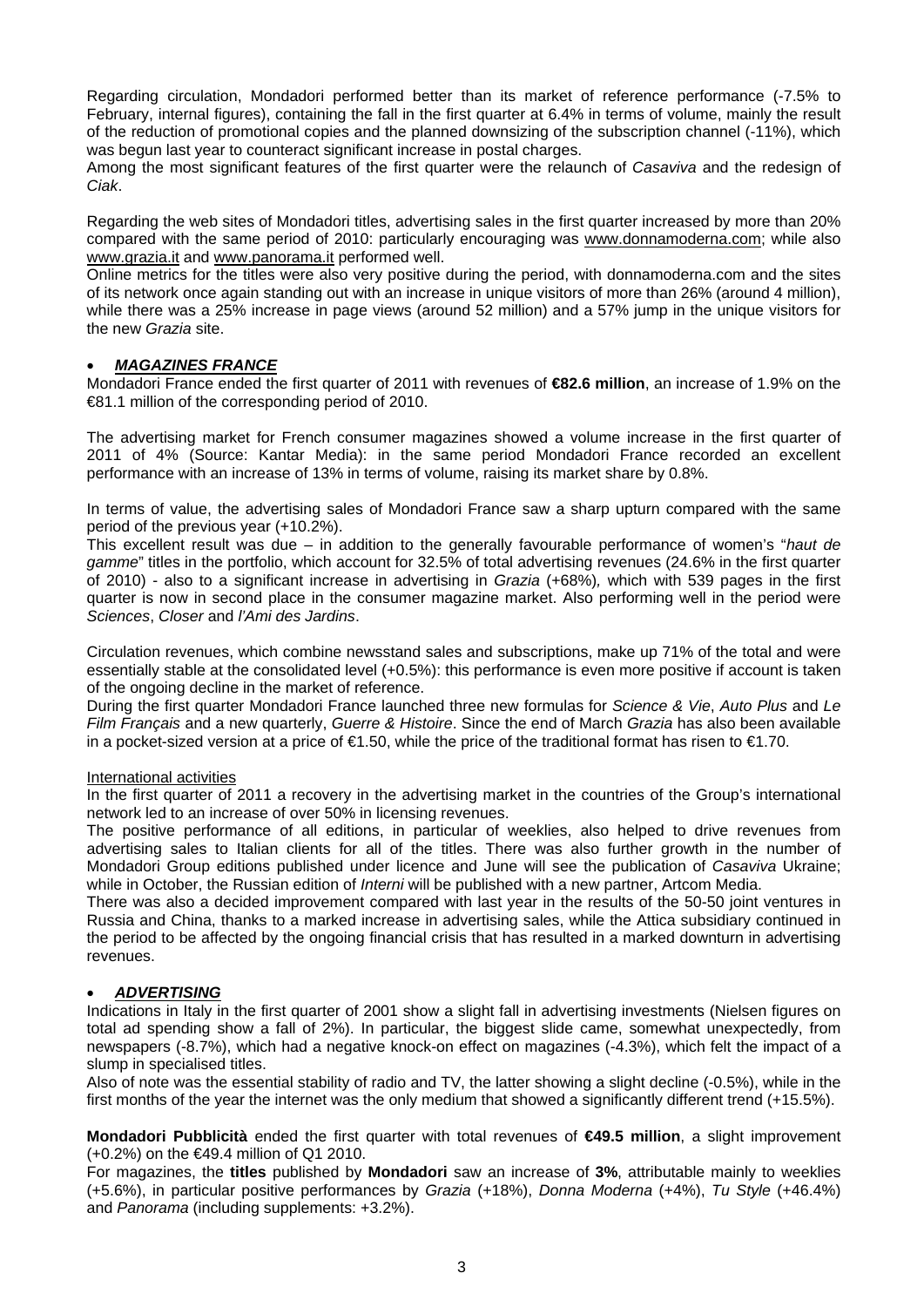Among the monthlies, which in general continued to suffer in the early months of the year, there was however an excellent performance by *Starbene* (+23.4%) while also *Flair* (+4.7%) performed well. Gross advertising revenues for *R101* were in line with Q1 2010.

# • *DIGITAL*

As is well known, at the end of 2010 the company created a business area for Digital, focused on the development of a range of activities in the area of new technology. From this quarter account will also be given in business and economic terms of a digital segment which, as a result of the matrix organisation adopted by the Mondadori Group at the beginning of 2011, also operates in support of other business units.

Consequently, while the digital segment records the performance of directly managed activities (a total of €4.4 million in the period), such as e-commerce (bol.it and easyshop.it), gaming, applications and CRM, other activities (e-books, online book clubs, web sites, subscriptions and digital advertising) are booked to the Magazines Italy and Books business areas (for a further €7.6 million), for a total of **€12 million**.

Direct revenues generated by the Digital area are largely from the [www.bol.it](http://www.bol.it/) site which recorded excellent results, also in terms of traffic, compared with the first quarter of 2010, with 835,000 unique visitors (+14%) and more than 6.3 million page views; the remainder of revenues derive from services and applications linked to mobile phones and services for the management of internet sites.

In addition, from the second half of the year, it is expected that a contribution will be made by the e-commerce activities of the website [www.easyshop.it](http://www.easyshop.it/) - with which, at the end of March, Mondadori began sales of products from leading brands in fashion, furniture, design and technology - and online games, for which the company has applied for a government licence.

Another important activity in the digital area is the elaboration and implementation of an adequate system of customer relationship management (CRM), aimed at sharing the Group's client databases in such a ways as to make them even more exploitable.

# • *DIRECT and RETAIL*

Total revenues generated by the Direct and Retail area in the first quarter of 2011 amounted to **€61.5 million**, an increase of 24.2% on the €49.5 million to 30 March 2011, also as a result of the consolidation of Mondolibri SpA from May 2010, net of which there would have been a fall, mainly due to the closure of two shops in the second half of last year.

In the network of sales outlets there was a further expansion in the number of franchise outlets, which now total 487, recording an increase in sales of around 5%. The Multicenter channel saw agreements reached with leading producers for the development of the so-called *corner shop* (in-store concessions).

It should also be noted that the board of directors of Mondadori Retail, Mondadori Franchising and Mondolibri approved a project to merge the companies that will, from 1 July 2011, trade under one name with the aim of pursuing greater management efficiency and facilitating the development of internal synergies.

# • *RADIO*

**R101** generated net revenues of €3.3 million (€3.1 million in Q1 2010) on gross advertising revenues of **€4.4 million,** in line with the previous year.

The radio market in the first quarter of 2011 saw a fall in revenues of 5% compared with the same period of the previous year (Source: FCP Assoradio).

On the ratings front, the publication of national Audiradio figures remains suspended.

# *EXPECTATIONS FOR THE FULL YEAR*

The first three months of the year provided no clear signals of any possible short-term changes in the general economic scenario or in the markets of reference for the Mondadori Group, where there continues to be a generalised decline in business volumes.

Mondadori has, nevertheless, and for the fifth consecutive quarter, presented improved results, thanks to the close attention paid to product quality, the defence of the brands and the ongoing optimisation of the operational structure.

To all of this, the Mondadori Group has added an growing commitment to the development of its digital activities, with a view to exploiting the potential of its product portfolio and communities and to respond to new demands from consumers, also deriving from technological changes.

Assuming no particular or unexpected changes in the markets of reference, over the coming quarters Mondadori expects to confirm the improvements recorded from the beginning of 2010, which will allow the Group to maintain levels of operating profitability, despite continued investments for the development of new digital activities.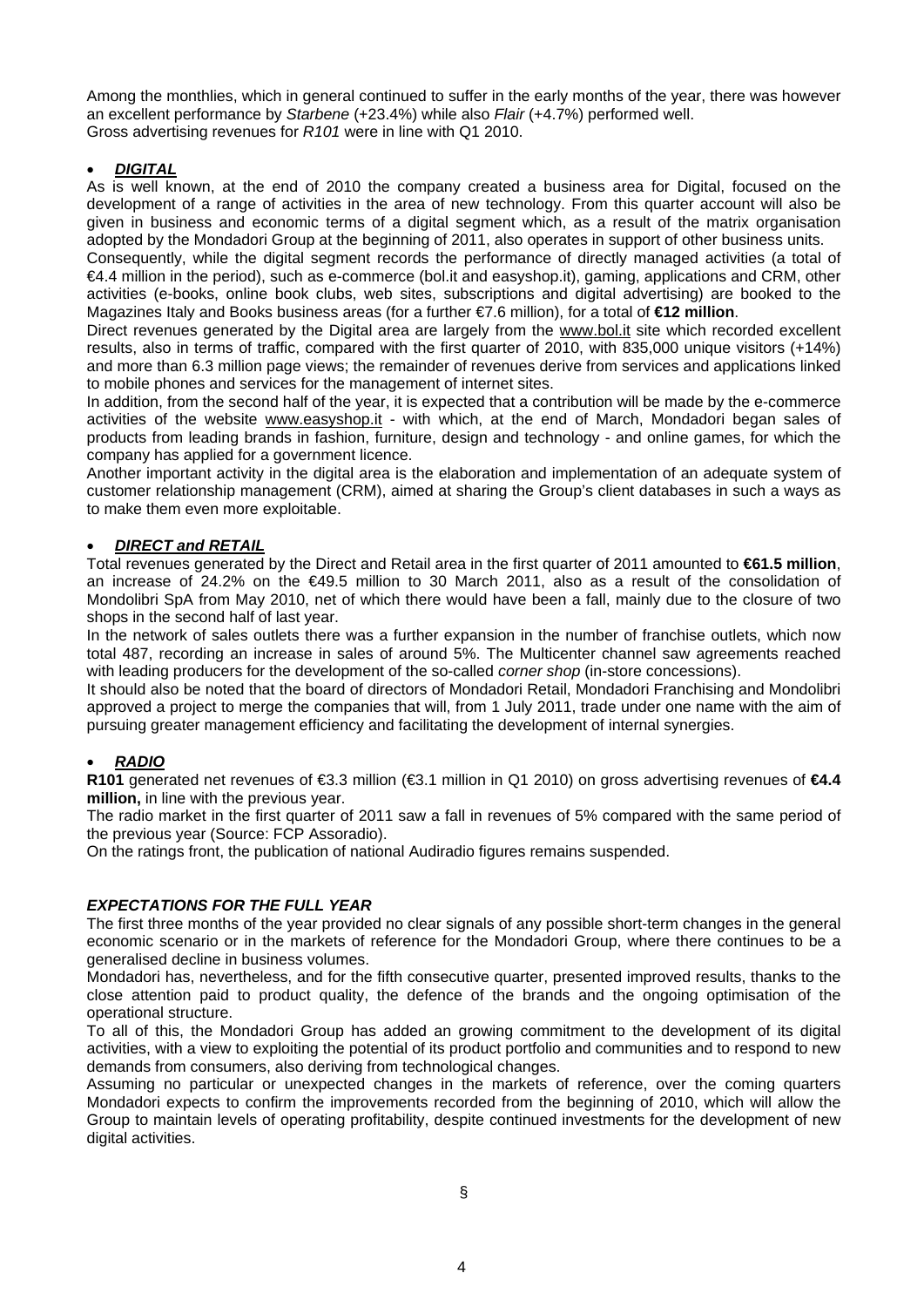*The executive responsible for the preparation of the company's accounts, Carlo Maria Vismara, declares that, as per art. 2, 154* bis *of the Single Finance Text, the accounting information contained in this release corresponds to that contained in the company's formal accounts.* 

§

The report for the first quarter of 2011 will be available at the company's corporate headquarters, Borsa Italiana SpA and on the web site [www.mondadori.it](http://www.mondadori.it/) (Investor relations section) from today

Also available from today, at the company's corporate headquarters, Borsa Italiana SpA and on the web site [www.mondadori.it](http://www.mondadori.it/) (Corporate section), will be the minutes of the Ordinary and Extraordinary Meeting of the Shareholders held on 21 April 2011.

*Enclosures:*

- *1. consolidated balance sheet*
- *2. separate consolidated income statement*

*Mondadori Press Office Tel. +39 02 75423159 - Fax +39 02 75423637 Email: [rapportistampa@mondadori.it](mailto:rapportistampa@mondadori.it) [www.mondadori.it/Press](http://www.mondadori.it/Press)*

*Investor Relations Mondadori Tel. +39.0275423695 - Fax +39 02 75422584 Email: [dario.fumagalli@mondadori.it](mailto:dario.fumagalli@mondadori.it) [www.mondadori.it/Investor-relations](http://www.mondadori.it/Investor-relations)*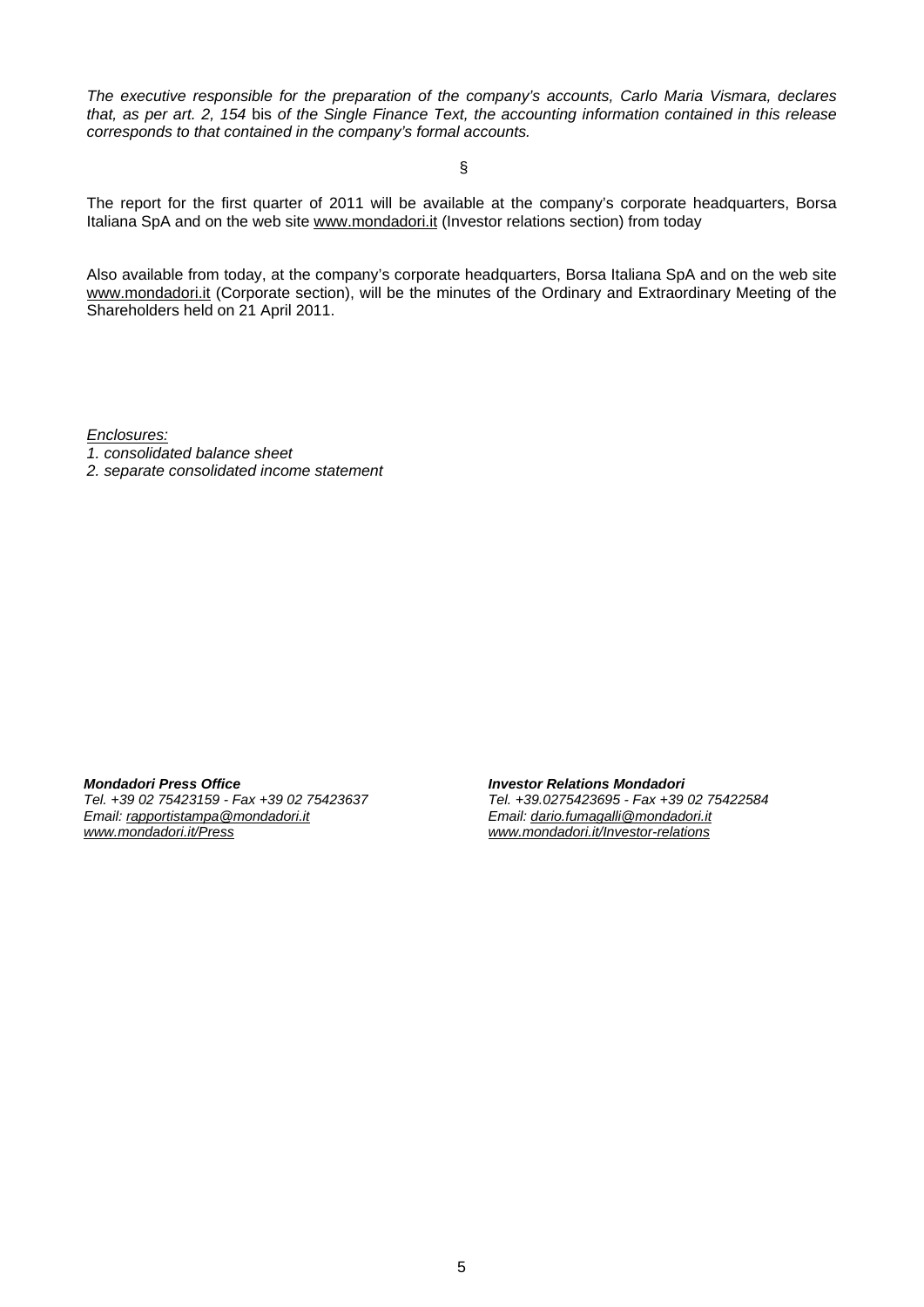### Encl. 1 **Consolidated balance sheet** (in €m)

| 899.4<br>901.5<br>Intangible assets<br><b>Fixed assets</b><br>2.4<br>2.4<br>10.5<br>Land and buildings<br>10.7<br>Plant and machinery<br>15.5<br>5.5<br>28.1<br>39.8<br>Other assets<br>54.1<br>56.0<br>Property. plant and machinery<br>132.4<br>131.5<br>Investments booked using net equity method<br>1.3<br>Other investments<br>0.2<br><b>Total investments</b><br>133.7<br>131.7<br><b>Non-current financial assets</b><br>3.0<br>1.9<br><b>Advanced taxes</b><br>44.3<br>45.7<br>1.4<br>Other non-current assets<br>1.3<br>1,138.3<br>1,140.5<br><b>Total non-current assets</b><br><b>Tax credits</b><br>36.2<br>28.7<br>89.4<br>81.7<br><b>Other current assets</b><br><b>Inventories</b><br>135.8<br>131.5<br><b>Trade receivables</b><br>350.0<br>385.2<br>27.2<br><b>Other current financial assets</b><br>31.9<br>82.6<br><b>Cash and equivalents</b><br>84.9<br>721.2<br><b>Total current assets</b><br>743.9<br>Assets destined to be sold or closed<br>1,859.5<br><b>Total assets</b><br>1,884.4<br><b>Liabilities</b><br>31 March 2011<br>31 December 2010<br>Share capital<br>67.5<br>67.5<br>Share premium reserve<br>286.9<br>286.9<br>Other reserves and results carried forward<br>230.7<br>182.7<br>5.0<br>Profit (loss) for the period<br>42.1<br><b>Total Group shareholders' equity</b><br>590.1<br>579.2<br><b>Minority capital and reserves</b><br>1.9<br>1.8<br>Total shareholders' equity<br>592.0<br>581.0<br><b>Reserves</b><br>39.2<br>43.4<br>53.2<br>53.2<br>Severance payments<br>Non-current financial liabilities<br>389.4<br>418.4<br>91.8<br>91.2<br><b>Deferred tax liabilities</b><br>Other non-current liabilities<br>$\blacksquare$<br>٠<br>573.6<br>606.2<br><b>Total non-current liabilities</b><br>Income taxes payable<br>25.5<br>22.6<br>270.8<br><b>Other current liabilities</b><br>251.0<br><b>Trade liabilities</b><br>353.5<br>380.9 | <b>Assets</b>                              | 31 March 2011 | 31 December 2010 |
|--------------------------------------------------------------------------------------------------------------------------------------------------------------------------------------------------------------------------------------------------------------------------------------------------------------------------------------------------------------------------------------------------------------------------------------------------------------------------------------------------------------------------------------------------------------------------------------------------------------------------------------------------------------------------------------------------------------------------------------------------------------------------------------------------------------------------------------------------------------------------------------------------------------------------------------------------------------------------------------------------------------------------------------------------------------------------------------------------------------------------------------------------------------------------------------------------------------------------------------------------------------------------------------------------------------------------------------------------------------------------------------------------------------------------------------------------------------------------------------------------------------------------------------------------------------------------------------------------------------------------------------------------------------------------------------------------------------------------------------------------------------------------------------------------------------------------------------------------------------------------------------------|--------------------------------------------|---------------|------------------|
|                                                                                                                                                                                                                                                                                                                                                                                                                                                                                                                                                                                                                                                                                                                                                                                                                                                                                                                                                                                                                                                                                                                                                                                                                                                                                                                                                                                                                                                                                                                                                                                                                                                                                                                                                                                                                                                                                            |                                            |               |                  |
|                                                                                                                                                                                                                                                                                                                                                                                                                                                                                                                                                                                                                                                                                                                                                                                                                                                                                                                                                                                                                                                                                                                                                                                                                                                                                                                                                                                                                                                                                                                                                                                                                                                                                                                                                                                                                                                                                            |                                            |               |                  |
|                                                                                                                                                                                                                                                                                                                                                                                                                                                                                                                                                                                                                                                                                                                                                                                                                                                                                                                                                                                                                                                                                                                                                                                                                                                                                                                                                                                                                                                                                                                                                                                                                                                                                                                                                                                                                                                                                            |                                            |               |                  |
|                                                                                                                                                                                                                                                                                                                                                                                                                                                                                                                                                                                                                                                                                                                                                                                                                                                                                                                                                                                                                                                                                                                                                                                                                                                                                                                                                                                                                                                                                                                                                                                                                                                                                                                                                                                                                                                                                            |                                            |               |                  |
|                                                                                                                                                                                                                                                                                                                                                                                                                                                                                                                                                                                                                                                                                                                                                                                                                                                                                                                                                                                                                                                                                                                                                                                                                                                                                                                                                                                                                                                                                                                                                                                                                                                                                                                                                                                                                                                                                            |                                            |               |                  |
|                                                                                                                                                                                                                                                                                                                                                                                                                                                                                                                                                                                                                                                                                                                                                                                                                                                                                                                                                                                                                                                                                                                                                                                                                                                                                                                                                                                                                                                                                                                                                                                                                                                                                                                                                                                                                                                                                            |                                            |               |                  |
|                                                                                                                                                                                                                                                                                                                                                                                                                                                                                                                                                                                                                                                                                                                                                                                                                                                                                                                                                                                                                                                                                                                                                                                                                                                                                                                                                                                                                                                                                                                                                                                                                                                                                                                                                                                                                                                                                            |                                            |               |                  |
|                                                                                                                                                                                                                                                                                                                                                                                                                                                                                                                                                                                                                                                                                                                                                                                                                                                                                                                                                                                                                                                                                                                                                                                                                                                                                                                                                                                                                                                                                                                                                                                                                                                                                                                                                                                                                                                                                            |                                            |               |                  |
|                                                                                                                                                                                                                                                                                                                                                                                                                                                                                                                                                                                                                                                                                                                                                                                                                                                                                                                                                                                                                                                                                                                                                                                                                                                                                                                                                                                                                                                                                                                                                                                                                                                                                                                                                                                                                                                                                            |                                            |               |                  |
|                                                                                                                                                                                                                                                                                                                                                                                                                                                                                                                                                                                                                                                                                                                                                                                                                                                                                                                                                                                                                                                                                                                                                                                                                                                                                                                                                                                                                                                                                                                                                                                                                                                                                                                                                                                                                                                                                            |                                            |               |                  |
|                                                                                                                                                                                                                                                                                                                                                                                                                                                                                                                                                                                                                                                                                                                                                                                                                                                                                                                                                                                                                                                                                                                                                                                                                                                                                                                                                                                                                                                                                                                                                                                                                                                                                                                                                                                                                                                                                            |                                            |               |                  |
|                                                                                                                                                                                                                                                                                                                                                                                                                                                                                                                                                                                                                                                                                                                                                                                                                                                                                                                                                                                                                                                                                                                                                                                                                                                                                                                                                                                                                                                                                                                                                                                                                                                                                                                                                                                                                                                                                            |                                            |               |                  |
|                                                                                                                                                                                                                                                                                                                                                                                                                                                                                                                                                                                                                                                                                                                                                                                                                                                                                                                                                                                                                                                                                                                                                                                                                                                                                                                                                                                                                                                                                                                                                                                                                                                                                                                                                                                                                                                                                            |                                            |               |                  |
|                                                                                                                                                                                                                                                                                                                                                                                                                                                                                                                                                                                                                                                                                                                                                                                                                                                                                                                                                                                                                                                                                                                                                                                                                                                                                                                                                                                                                                                                                                                                                                                                                                                                                                                                                                                                                                                                                            |                                            |               |                  |
|                                                                                                                                                                                                                                                                                                                                                                                                                                                                                                                                                                                                                                                                                                                                                                                                                                                                                                                                                                                                                                                                                                                                                                                                                                                                                                                                                                                                                                                                                                                                                                                                                                                                                                                                                                                                                                                                                            |                                            |               |                  |
|                                                                                                                                                                                                                                                                                                                                                                                                                                                                                                                                                                                                                                                                                                                                                                                                                                                                                                                                                                                                                                                                                                                                                                                                                                                                                                                                                                                                                                                                                                                                                                                                                                                                                                                                                                                                                                                                                            |                                            |               |                  |
|                                                                                                                                                                                                                                                                                                                                                                                                                                                                                                                                                                                                                                                                                                                                                                                                                                                                                                                                                                                                                                                                                                                                                                                                                                                                                                                                                                                                                                                                                                                                                                                                                                                                                                                                                                                                                                                                                            |                                            |               |                  |
|                                                                                                                                                                                                                                                                                                                                                                                                                                                                                                                                                                                                                                                                                                                                                                                                                                                                                                                                                                                                                                                                                                                                                                                                                                                                                                                                                                                                                                                                                                                                                                                                                                                                                                                                                                                                                                                                                            |                                            |               |                  |
|                                                                                                                                                                                                                                                                                                                                                                                                                                                                                                                                                                                                                                                                                                                                                                                                                                                                                                                                                                                                                                                                                                                                                                                                                                                                                                                                                                                                                                                                                                                                                                                                                                                                                                                                                                                                                                                                                            |                                            |               |                  |
|                                                                                                                                                                                                                                                                                                                                                                                                                                                                                                                                                                                                                                                                                                                                                                                                                                                                                                                                                                                                                                                                                                                                                                                                                                                                                                                                                                                                                                                                                                                                                                                                                                                                                                                                                                                                                                                                                            |                                            |               |                  |
|                                                                                                                                                                                                                                                                                                                                                                                                                                                                                                                                                                                                                                                                                                                                                                                                                                                                                                                                                                                                                                                                                                                                                                                                                                                                                                                                                                                                                                                                                                                                                                                                                                                                                                                                                                                                                                                                                            |                                            |               |                  |
|                                                                                                                                                                                                                                                                                                                                                                                                                                                                                                                                                                                                                                                                                                                                                                                                                                                                                                                                                                                                                                                                                                                                                                                                                                                                                                                                                                                                                                                                                                                                                                                                                                                                                                                                                                                                                                                                                            |                                            |               |                  |
|                                                                                                                                                                                                                                                                                                                                                                                                                                                                                                                                                                                                                                                                                                                                                                                                                                                                                                                                                                                                                                                                                                                                                                                                                                                                                                                                                                                                                                                                                                                                                                                                                                                                                                                                                                                                                                                                                            |                                            |               |                  |
|                                                                                                                                                                                                                                                                                                                                                                                                                                                                                                                                                                                                                                                                                                                                                                                                                                                                                                                                                                                                                                                                                                                                                                                                                                                                                                                                                                                                                                                                                                                                                                                                                                                                                                                                                                                                                                                                                            |                                            |               |                  |
|                                                                                                                                                                                                                                                                                                                                                                                                                                                                                                                                                                                                                                                                                                                                                                                                                                                                                                                                                                                                                                                                                                                                                                                                                                                                                                                                                                                                                                                                                                                                                                                                                                                                                                                                                                                                                                                                                            |                                            |               |                  |
|                                                                                                                                                                                                                                                                                                                                                                                                                                                                                                                                                                                                                                                                                                                                                                                                                                                                                                                                                                                                                                                                                                                                                                                                                                                                                                                                                                                                                                                                                                                                                                                                                                                                                                                                                                                                                                                                                            |                                            |               |                  |
|                                                                                                                                                                                                                                                                                                                                                                                                                                                                                                                                                                                                                                                                                                                                                                                                                                                                                                                                                                                                                                                                                                                                                                                                                                                                                                                                                                                                                                                                                                                                                                                                                                                                                                                                                                                                                                                                                            |                                            |               |                  |
|                                                                                                                                                                                                                                                                                                                                                                                                                                                                                                                                                                                                                                                                                                                                                                                                                                                                                                                                                                                                                                                                                                                                                                                                                                                                                                                                                                                                                                                                                                                                                                                                                                                                                                                                                                                                                                                                                            |                                            |               |                  |
|                                                                                                                                                                                                                                                                                                                                                                                                                                                                                                                                                                                                                                                                                                                                                                                                                                                                                                                                                                                                                                                                                                                                                                                                                                                                                                                                                                                                                                                                                                                                                                                                                                                                                                                                                                                                                                                                                            |                                            |               |                  |
|                                                                                                                                                                                                                                                                                                                                                                                                                                                                                                                                                                                                                                                                                                                                                                                                                                                                                                                                                                                                                                                                                                                                                                                                                                                                                                                                                                                                                                                                                                                                                                                                                                                                                                                                                                                                                                                                                            |                                            |               |                  |
|                                                                                                                                                                                                                                                                                                                                                                                                                                                                                                                                                                                                                                                                                                                                                                                                                                                                                                                                                                                                                                                                                                                                                                                                                                                                                                                                                                                                                                                                                                                                                                                                                                                                                                                                                                                                                                                                                            |                                            |               |                  |
|                                                                                                                                                                                                                                                                                                                                                                                                                                                                                                                                                                                                                                                                                                                                                                                                                                                                                                                                                                                                                                                                                                                                                                                                                                                                                                                                                                                                                                                                                                                                                                                                                                                                                                                                                                                                                                                                                            |                                            |               |                  |
|                                                                                                                                                                                                                                                                                                                                                                                                                                                                                                                                                                                                                                                                                                                                                                                                                                                                                                                                                                                                                                                                                                                                                                                                                                                                                                                                                                                                                                                                                                                                                                                                                                                                                                                                                                                                                                                                                            |                                            |               |                  |
|                                                                                                                                                                                                                                                                                                                                                                                                                                                                                                                                                                                                                                                                                                                                                                                                                                                                                                                                                                                                                                                                                                                                                                                                                                                                                                                                                                                                                                                                                                                                                                                                                                                                                                                                                                                                                                                                                            |                                            |               |                  |
|                                                                                                                                                                                                                                                                                                                                                                                                                                                                                                                                                                                                                                                                                                                                                                                                                                                                                                                                                                                                                                                                                                                                                                                                                                                                                                                                                                                                                                                                                                                                                                                                                                                                                                                                                                                                                                                                                            |                                            |               |                  |
|                                                                                                                                                                                                                                                                                                                                                                                                                                                                                                                                                                                                                                                                                                                                                                                                                                                                                                                                                                                                                                                                                                                                                                                                                                                                                                                                                                                                                                                                                                                                                                                                                                                                                                                                                                                                                                                                                            |                                            |               |                  |
|                                                                                                                                                                                                                                                                                                                                                                                                                                                                                                                                                                                                                                                                                                                                                                                                                                                                                                                                                                                                                                                                                                                                                                                                                                                                                                                                                                                                                                                                                                                                                                                                                                                                                                                                                                                                                                                                                            |                                            |               |                  |
|                                                                                                                                                                                                                                                                                                                                                                                                                                                                                                                                                                                                                                                                                                                                                                                                                                                                                                                                                                                                                                                                                                                                                                                                                                                                                                                                                                                                                                                                                                                                                                                                                                                                                                                                                                                                                                                                                            |                                            |               |                  |
|                                                                                                                                                                                                                                                                                                                                                                                                                                                                                                                                                                                                                                                                                                                                                                                                                                                                                                                                                                                                                                                                                                                                                                                                                                                                                                                                                                                                                                                                                                                                                                                                                                                                                                                                                                                                                                                                                            |                                            |               |                  |
|                                                                                                                                                                                                                                                                                                                                                                                                                                                                                                                                                                                                                                                                                                                                                                                                                                                                                                                                                                                                                                                                                                                                                                                                                                                                                                                                                                                                                                                                                                                                                                                                                                                                                                                                                                                                                                                                                            |                                            |               |                  |
|                                                                                                                                                                                                                                                                                                                                                                                                                                                                                                                                                                                                                                                                                                                                                                                                                                                                                                                                                                                                                                                                                                                                                                                                                                                                                                                                                                                                                                                                                                                                                                                                                                                                                                                                                                                                                                                                                            |                                            |               |                  |
|                                                                                                                                                                                                                                                                                                                                                                                                                                                                                                                                                                                                                                                                                                                                                                                                                                                                                                                                                                                                                                                                                                                                                                                                                                                                                                                                                                                                                                                                                                                                                                                                                                                                                                                                                                                                                                                                                            |                                            |               |                  |
|                                                                                                                                                                                                                                                                                                                                                                                                                                                                                                                                                                                                                                                                                                                                                                                                                                                                                                                                                                                                                                                                                                                                                                                                                                                                                                                                                                                                                                                                                                                                                                                                                                                                                                                                                                                                                                                                                            |                                            |               |                  |
|                                                                                                                                                                                                                                                                                                                                                                                                                                                                                                                                                                                                                                                                                                                                                                                                                                                                                                                                                                                                                                                                                                                                                                                                                                                                                                                                                                                                                                                                                                                                                                                                                                                                                                                                                                                                                                                                                            | Bank debts and other financial liabilities | 44.1          | 42.7             |
| <b>Total current liabilities</b><br>693.9<br>697.2                                                                                                                                                                                                                                                                                                                                                                                                                                                                                                                                                                                                                                                                                                                                                                                                                                                                                                                                                                                                                                                                                                                                                                                                                                                                                                                                                                                                                                                                                                                                                                                                                                                                                                                                                                                                                                         |                                            |               |                  |
| Liabilities deriving from sales or closures                                                                                                                                                                                                                                                                                                                                                                                                                                                                                                                                                                                                                                                                                                                                                                                                                                                                                                                                                                                                                                                                                                                                                                                                                                                                                                                                                                                                                                                                                                                                                                                                                                                                                                                                                                                                                                                |                                            |               |                  |
| <b>Total liabilities</b><br>1,859.5<br>1,884.4                                                                                                                                                                                                                                                                                                                                                                                                                                                                                                                                                                                                                                                                                                                                                                                                                                                                                                                                                                                                                                                                                                                                                                                                                                                                                                                                                                                                                                                                                                                                                                                                                                                                                                                                                                                                                                             |                                            |               |                  |